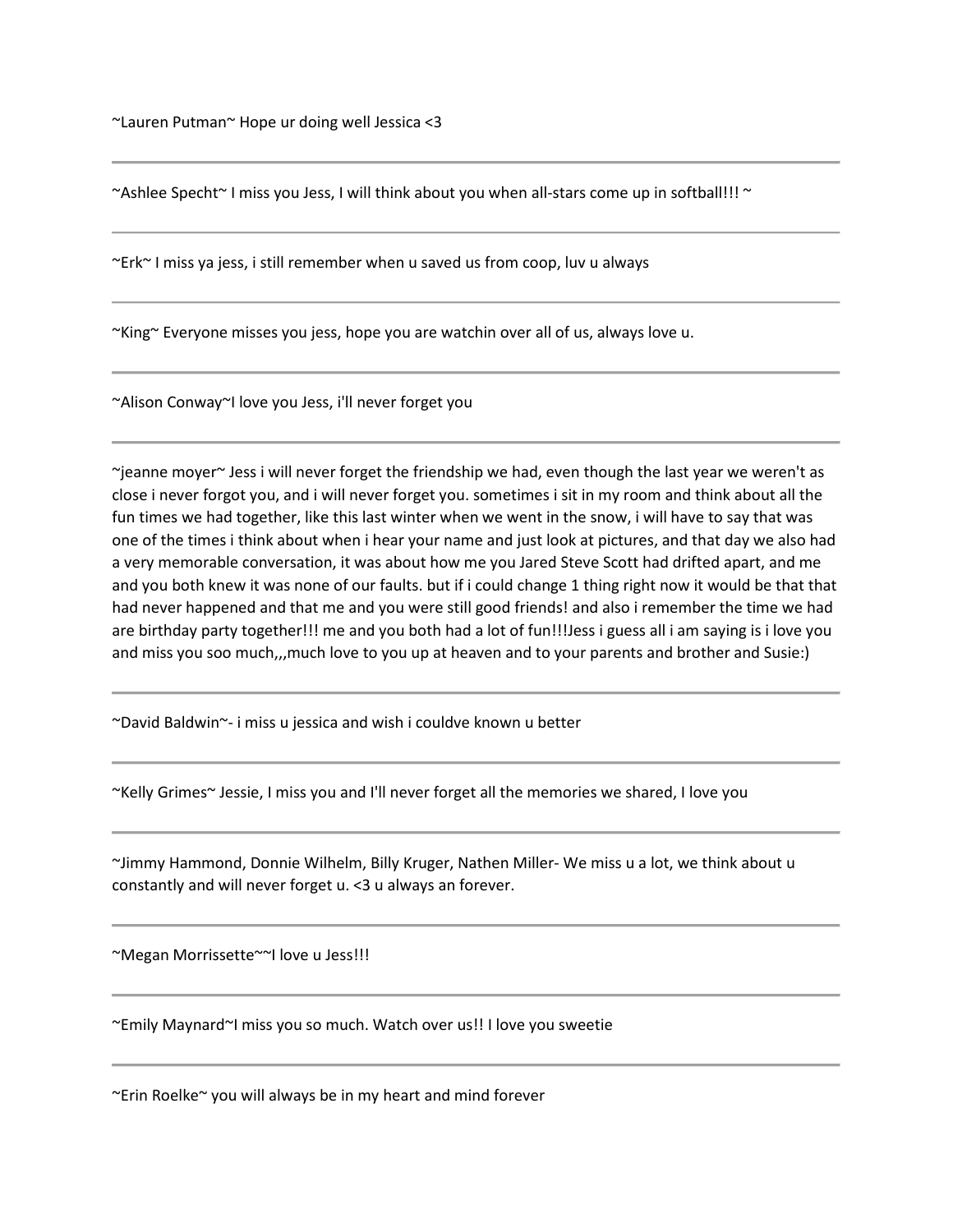~Lauren Korolevich (aka.. you little sister)~i love you and miss you soo much i hope you like it up there... if i die i will be happy.. if i stay alive i wil be happy .. but i will be happier when i die. so i can see you again so we can catch up. and have the fun times we had together again.. but when we share our times together it would mean alot more than it used too. Much love..Lauren..Your little sis..<3

\*susie korolevich\*jessica you mean the world to me and i'll never forget the day we first met in mrs.knipes class or anyother day we have spent together for the last 6 years.you were so much more then just a friend i could hang out with or just a best friend, you were so much more to me then just a sister--you touched me in ways that no one else ever could and i thank you for that. i will and have missed every second that you have been gone. i love you forver and ever.<3

~Matt Rempe~Ill always be missing you Jess. I hope we can meet in the sky, you'll always be my butterfly.

Heather Gibbons~~~I'll never forget you....I love you with all my heart....i'll see you when i get there babe.

\*Ashley Gibbons`\*~\*~\*~\*~\*~\*~\*~Jess I love ya much hopefully i'll see ya in heaven someday! i'll miss you forever!

~michael west ~i alway always miss u and i will never forget you i love you soo much

~Kathryn pickett~ i miss u so much girl i think of u every day i will always love u jess #5 <3 ya lotz and alwyas

~roarke mcnaught~: hey jess i just wanted to tell you that u touched my heart so much, and i love you more than anything, i miss you, and i know ur in a better place, i never gave you these 2 notes i wrote you while i was at a basketball tournament in philadelphia, i wish i would have given them to you, i love you jess, and i cant wait till i can come and see you in heaven, i pray for you everynite and i'll keep on praying love roarke >>

\*Jessica Ambush\* Well girl i didnt know you that well but from what i did know of you.. you were a great person. no one really knows why god takes us at awkward times but he always has a good reason. we all can wait till we can see you up there but until that day, keep watching over us and continue to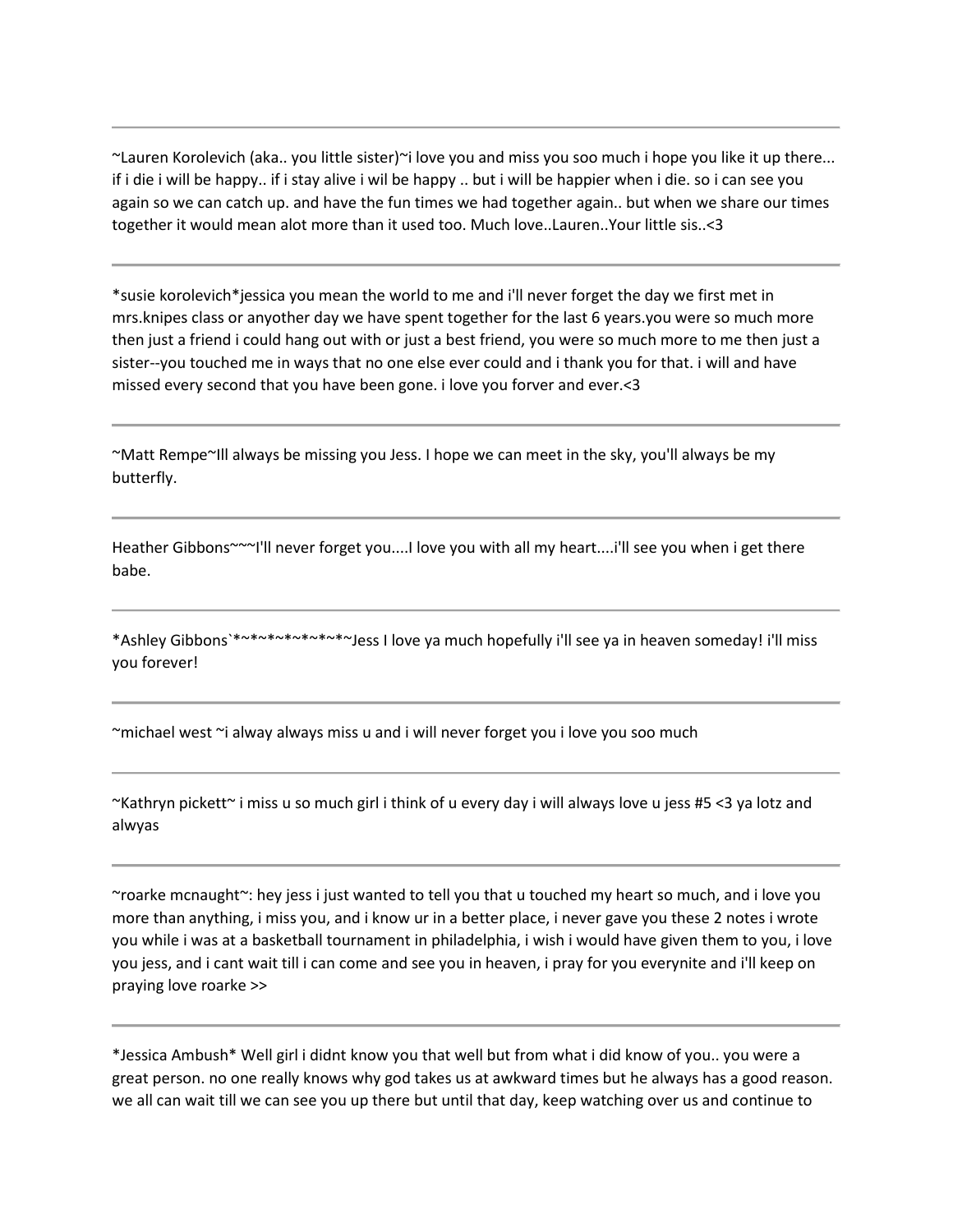send those angels to us! and i know you're an angel for many of us down here! We love you and we miss you very much!!

Megan Melcher- I miss you Jess and I'm thinkin of you. Love you!

Danny Hawkins- i miss you jess and love you with all my heart. Love Always & Forever.

~Kelly Husser~ Jessica, I will always remember you, you have been in my life since you were born and I will never forget all the times that we played together when we were little, or when we joked about how we wanted to be sister in laws. You've touched my life forever. I love you, and miss you! I hope you are doing great.

~Meghan Hessler~ Jessica I know that we had our rough times but I really miss you. Everytime I saw you with your friends you all were laughing. You made so many people happy. You had the gift to do that. I wish that we could have been better friends. Even though we weren't real good friends I think of the memories that I do have of you. Like when you and my brother were talking, and one time when I was upset about Steve you helped me out. I never got to thank you for that. You sorta regret these things after its to late. Things just aren't the same with out you here. We all miss you so much Jess. Love you lots Jess!!

~Alison Mann: If i had one last chance to talk to Jess, I would say that I am sorry for anything I said or did that was rude. I know that we weren't the best of friends, but I don't know if she realized that I really did care about her. While we were on the basketball team, we cheered each other up and there is just too many good things she did for me I can't list them all. I miss you Jess and I can't wait to see you again. God Bless You.

Lindsey Hausler- Jess~ I really miss  $u$ ! I know we had our times but somehow we worked through them and became friends. I wish that we would have had more time to talk and share our secrets with one another. Its basketball season again and now i wish that we were sitting the bench together again. hahha everyone misses u!! i hope u are doing great. U will always be in my heart and my thoughts. Luv  $U^{\sim}$ 

Ryan Murphy- Hey Jess! Well i hope ur doing good up there, i know ur doing a lot better than all of us. I was so happy before school that i was going to be in High school with you and Brad, i was so excited. But the night when you had the accident I had the orientation. The only thing i could think about that whole night was you!! I just prayed to God that u would be ok. And all the people who know you (which is alot) were thiniking bout you 2 and they hoped that you would be ok. And all your friends have been so nice 2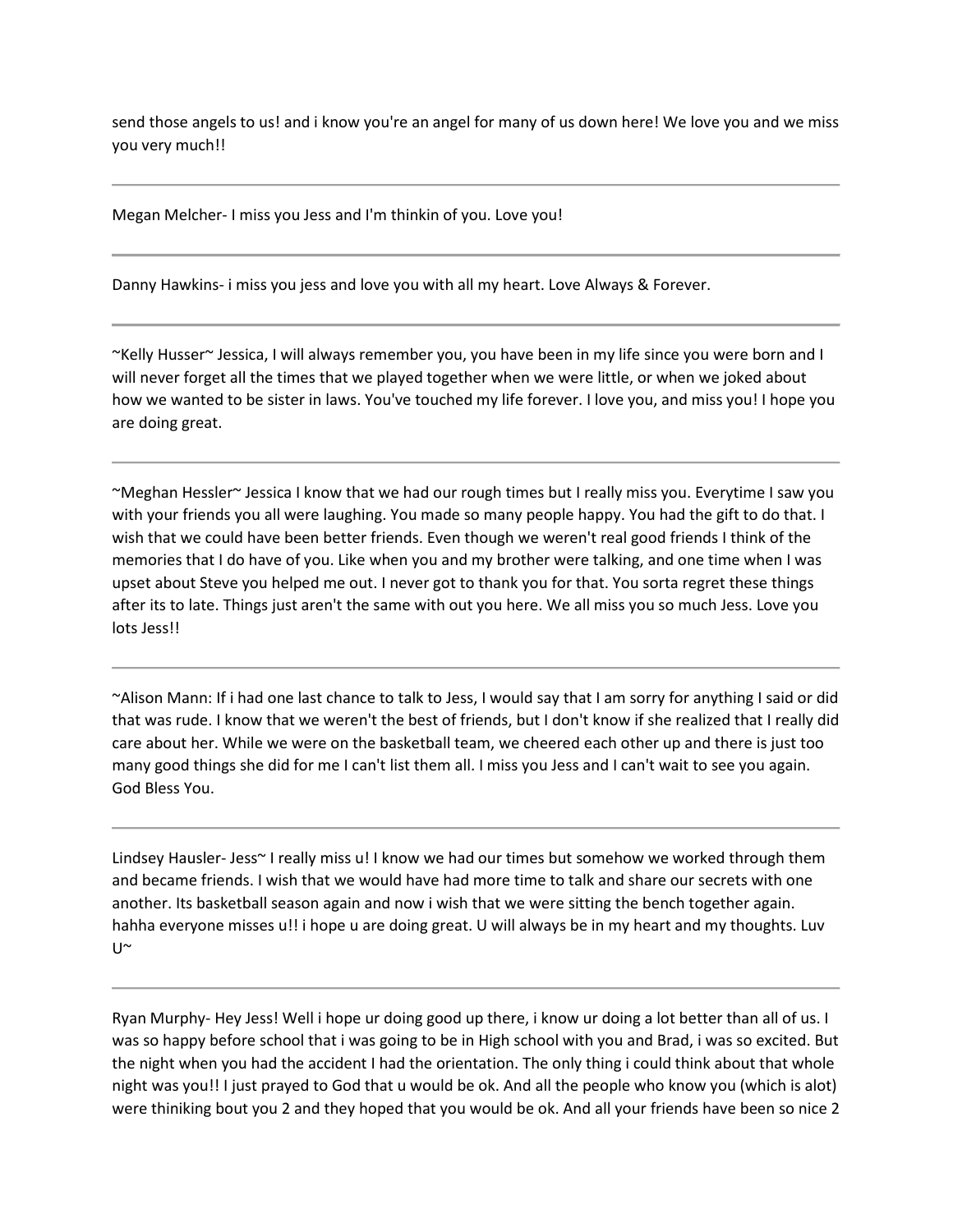your mom, dad, brad and me i thank EVERYONE so much who has helped our whole family get through this tough situation. So Jess to keep this short I LOVE YOU and i cant wait till i see u again. And we MISS U SO MUCH. Byeby

\*\*\*Rebecca Tantillo\*\*\*JESSICA---Hey chic sorry I never made it up this summer before anything happened and I never made it up there to visit you and your family after everything but I want you to know that I think about you everyday and I've changed my volleyball number to 5 just for you chica!! but tell your family that I want to talk to them but there are alot of hard time in my house right now too and I have had another friend and my grandfather then you all leave me this past summer and moving also contributed so tell them I want to talk to them soon as I get the chance to strenghten up !! Love ya!!

~Kate Nielubowski~Jess your alwayz gonna be in my heart.You'll never be forgotten and you will alwayz be remembered . You touched many peoples hearts and were alwayz there when someone needed you. You were a great friend to have. i wish we could have gotten closer but i am happy with how close we did get. Missing u alwayz grl ~luv ya

~Jessica Lazzaro~- Hi jess! I just wanted to say that even though you and i never got to be as close as i wanted to be i really treasured your friendship. And i'm glad that we got to hang out those few times over the summer. Like at the walkersville carnival when someone spilt soda all over you pants! And our interesting church retreat!!! We had some fun times :) You were always so nice to me, and i miss being able to see and talk to you. I remember the day that i went to the hospital to see you. My sister, Melissa, and I were bringing you a green scapula to give you strenth to recover. But as soon as we got there we found out the devastating news. I was glad the doctors let me into your room to say goodbye. I will never forget it, the priests leaned me over the side of your bed so i could kiss your forehead, and then he made me leave. You looked so peaceful. I hope you are enjoying yourself in heaven, because i know thats where you belong. Jess, i love and miss you so much. I can't wait unil we meet again.

~Sheana Knighton~- let's see... where do I even begin. When we first met we hated eachother because we were so alike and we didn't want that. Then we became so close, and spent a lot of time together. I moved into your math class and we sat next to eachother and became even closer! My life went straight up when I met you.... then I switched schools. We lost touch, lost friendship, lost memories, lost time together. When we started high school I thought maybe we could make-up for lost time, but I was busy with my stuff, and you with yours. The last time I actually was able to laugh with you and have fun with you was when we went to the movies together, and Shell got her nails done.. remember? we kept picking out the ugly nail colors for Shell. haha! That was fun... I found out the bad news while I was on vacation, don't worry you didn't ruin anything, I only remembered the good memories of us. I regret everyday that went by that I didn't talk to you. I am so sorry jessica, I love you soo much. I miss you too. I can't wait till I get you see you again. "Some say it wasn't worth the things we went through. I say it ain't worth losing you. I hope you know how much you've changed all our lives, someday you'll see. If only through heaven's eyes." I love you!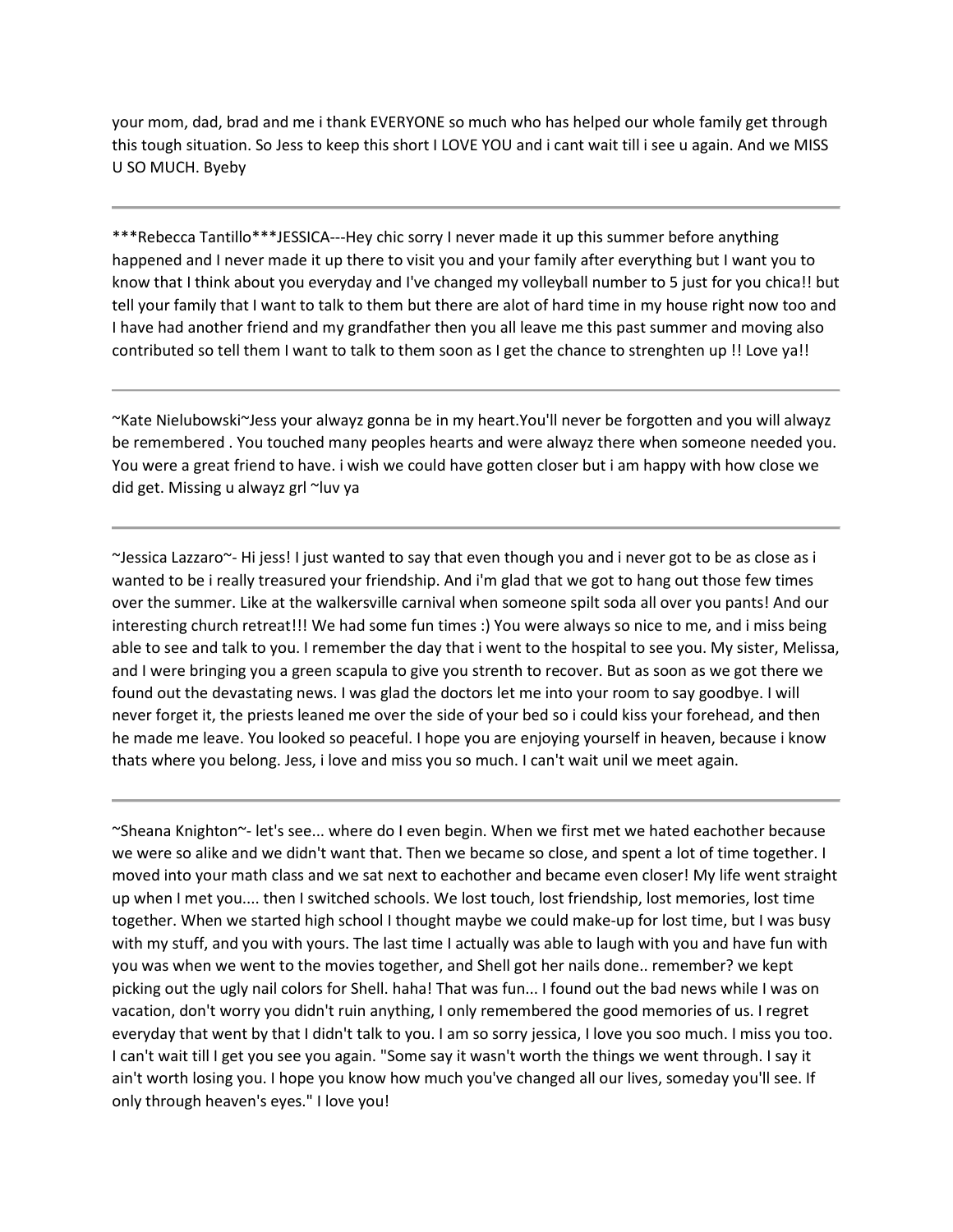~Kristen Palm~Hey hunny!!!~how is everything going on up there???~i hope that everything is great~i just wanted to let you know that i miss so very much~i think about u every day and every second~i really missed you this year at volleyball~everytime i played i played for you~i tried my hardest~and as i am sure that you know~we lost in the semi-finals~but n\*e\*wayz~right now i am cherishing every moment that we shared together~when we first met each other~and we started to become really good friends~i wanted to come and see you at the hospital but i know that it was to hard for me to~and now i regret not coming and saying goodbye~but i have been up to your house and i got to go up in your room~i just layed on your bed and thought about all the good times that we shared~i miss it~and just to let you know i can't wait until i can see you again~if i could i would do it right now~i just wanted to let you know that i love you and i will alwayz remember you <3 ya alwayz and forever!!!!!

Danielle Grooms: Jess, I miss you soo much, along with everyone else. I know you are watching over everyone and keeping them safe...thank you! We have shared so many memories, and I keep them very close to my heart. There isn't a day that has past that I don't think of you~You had a smile on your face that no one could every forget...and I know I never will! You touched so many people's lives, and still are. That just goes to show what a wonderful friend you are! I LOVE YOU! See you when I get there, love you always and forever!!

~Kristi Houck - Jess.. We'll what can i say I miss ya girl.. Even though we only had 1 class together and only talked sometimes I still <3 & miss you LOTS!! I'll always remember the last moment i had with you which was when you came to visit everyone from TJ and when you saw me you ran up to me and gave me a huge hug.. I hope your doing great and I know your watching out for all of us.. I guess I'll see ya when i get there.. MUCH <3

~Rashad McDaniel~ I will always miss coming into your classes to make sure that no one was flirting with you and to see how you were doing everyday. It was so funny to see how all the guys in your classes would be so quiet and would turn around in their seats when I would walk in the class room so I wouldn't give them dirty looks for giving you those annoying stares. I will always miss that, but more importantly, I will always miss and love you.

Kristin Olson~ Jessica~ I know we were never the closest of friends, and that is somethign that I will always regret. I can see from everyone that was the closest with you that you were so special. I remember the time we got dropped of at your house and hung out for a little while, and everything else we did together. I wish I could talk to you one last time, just to get to know you more and say sorry for anything I did to you that were rude. :\*( I hope you are doing great up there, and I cant wait until I can join you. Love and miss you , Kristin <3 God bless you.